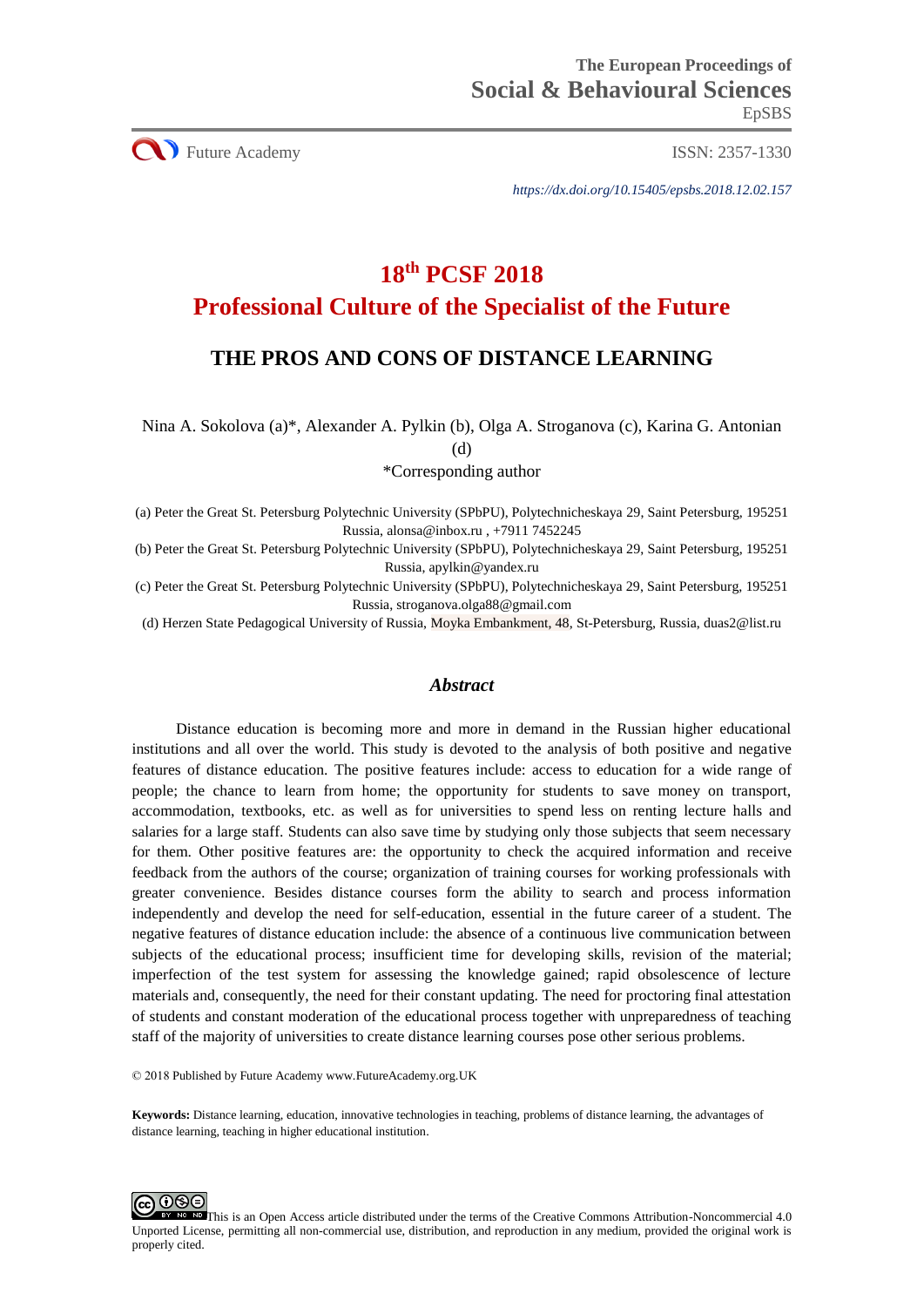# **1. Introduction**

The modern world sets new development vectors for universities, in particular, the need to implement more modern methods of teaching, one of which is the method of distance learning.

Distance learning implies distant interaction between lecturer and students. At the same time the lecturer has the opportunity to communicate with students both on-line and off-line. Students can also ask their questions about the material which they have studied and receive feedback. Distance learning involves video clips with the recording of lectures, audio and video conferences, chats, forums for discussion. Besides e-mail communication between students and lecturers can be used (Tsai & Machado, 2003).

"The great popularity of the Internet and the widespread use of mobile information and communication technologies has significantly changed the social environment and social communication" (Bylieva, Lobatyuk, & Rubtsova, 2017, p. 226). This process has also affected the education system, in which an increasing share is allocated to distance education.

Currently, distance forms of education are becoming increasingly popular. The number of courses offered on the Internet is growing rapidly as well as the number of people who want to learn remotely. In Russia, these processes are only beginning to gain momentum. It happens in parallel with the advancement of such values as freedom and self-expression, the realization of which is facilitated by distance education (Pozdeeva, Trostinskaya, Evseeva, & Ivanova, 2017). An actual problem is the analysis of positive and negative features of distance learning in order to understand the mechanisms of interaction between students and lecturers, carried out without direct contact, and to create the most effective model of distance educational process. This study is devoted to understanding the advantages and problems of distance learning within the framework of higher education.

# **2. Problem Statement**

In modern society, the need for distance learning has matured in connection with the increased popularity of higher education and sometimes the great difficulty of getting it remotely, living outside the metropolis. In addition, teaching staff working in the universities of these megacities often face the problem of "clip-thinking", through the prism of which students perceive information. One can keep their attention only by giving out the material in small portions of 10 to 15 minutes, between which one has to make short breaks for direct interaction with the students, provoking them to ask questions and answering them. After all, modern young people are used to clicking on links on the Internet: whenever they are interested in something, they want to learn more about this and if the lecturer does not satisfy their curiosity, there is a high probability that they will redirect their attention to electronic devices using which, via wireless communication, they will immediately begin to search for answers on the Internet. Within the framework of distance learning the material of each individual lecture is presented in the form of a short video accompanied by subtitles and supplemented with a detailed summary in a format suitable for reading.

In addition, most of the modern students actively use the Internet to find the information necessary for the successful mastering of the material of a particular course. Electronic information carriers are much more convenient and customary for them than print media (Bylieva, 2015).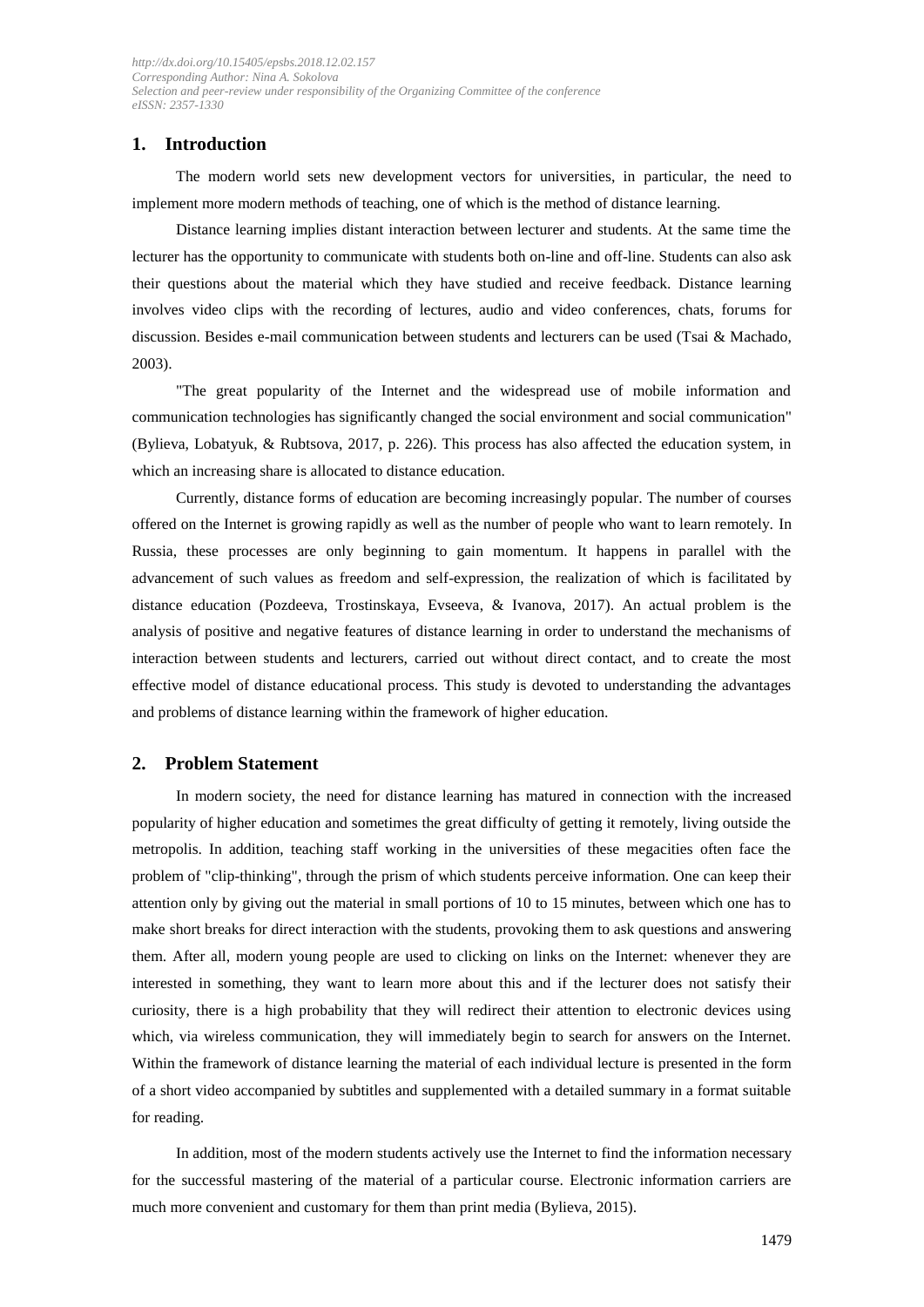At the same time, some lecturers, who do not understand such preferences, tend to restrict students in using Internet resources, try to encourage them to find information in traditional libraries. However, such tactics are doomed to failure from the outset. In today's society, the search for material (including, educational) on the Internet is a faster, more economical, democratic way than any other means of obtaining information (Aladyshkin, Kulik, Michurin, & Anosova, 2017). Moreover, search on the Internet becomes especially actual when it is necessary to find the latest information on the disciplines which are characterized by rapid development and, consequently, rapid obsolescence of information (Belyayeva, 2013).

Within the framework of distance learning, these materials are deliberately selected and provided to students by professionals in one field of knowledge or another. Moreover, the materials are not simply uploaded, but are structured in a certain way. Their presentation has been thought out, arranged correctly from a methodological point of view. From time to time the material can be updated: not only its content, but also form and structure, which is done to help students to master the material of the course more efficiently.

At the same time, the representatives of the "clip-thinking" can cope with the simultaneous processing of fairly large blocks of information, provided that it is presented to them competently. As modern scholars convincingly show, "the essence of the clip thinking is the ability of a person to quickly switch between disjointed semantic fragments, and its most important advantage is the high speed of information processing" (Grineva, 2012, p. 26). "The modern era is the era of total visualization of information. A person receives the information necessary to him, not through words and meanings, but through vivid images and simple signs" (Simakova, 2017, p. 107). Accordingly, if you fill the video lectures with bright visual images, visual diagrams, maps, memorable photos, short clips illustrating the material, the level of students' assimilation of information and memorization in comparison with usual lectures can be much higher.

Thus, distance learning allows solving a number of primary problems, which modern society poses to universities, and meets the needs and opportunities of modern students. But, like any method, distance learning has its own strengths and weaknesses.

## **3. Research Questions**

The research questions, the answers to which we try to find in this study, are:

1. What are the positive aspects of distance education in the university?

2. What are the negative aspects of distance education in the university?

3. Does distance education contribute to the development of students' independence and skills of self-education?

4. Can the traditional form of teaching in universities be replaced with distance learning?

#### **4. Purpose of the Study**

The purpose of this article is to identify and analyze the positive and negative features of distance learning.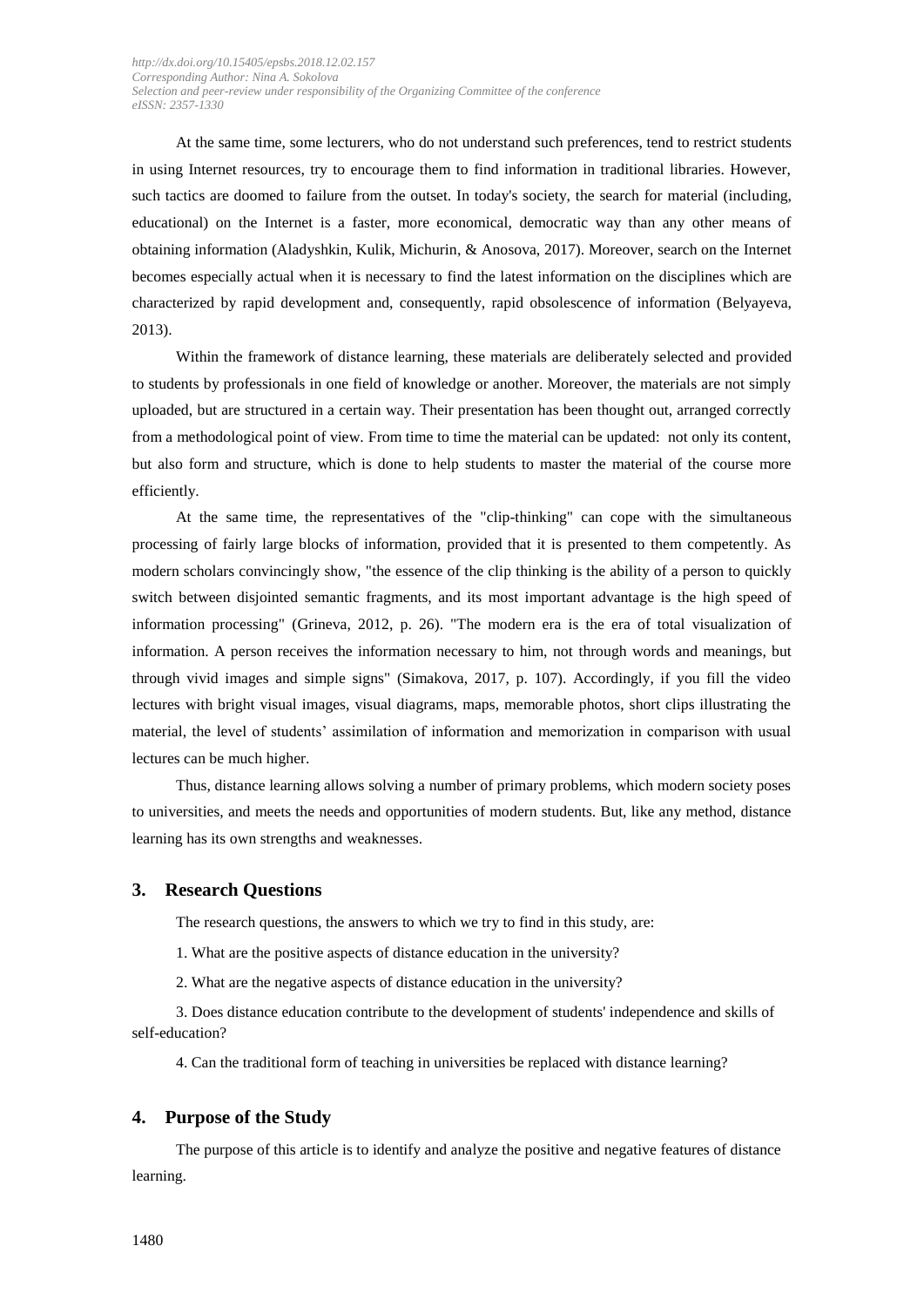In the future, this will contribute to understanding the mechanisms of distant interaction between students and lecturers, and creation of the most effective model of the distance learning process.

#### **5. Research Methods**

As a methodological basis in this study, a descriptive method is used that enables to examine the problems and advantages of distance learning from different sides. Besides general scientific methods of analysis, comparison and generalization are used in the article.

## **6. Findings**

Let us analyze the positive and negative features of distance education.

The undoubted advantages of distance learning include the following.

Firstly, it is an opportunity to study remotely, at a time convenient for the student and, most importantly, anywhere in the world. To do this, he/she only needs a computer (or a smartphone, a tablet) with Internet access. The student decides when and where he will study the material. Also interested in the distance form of education are "people who do not have the opportunity to receive educational services in the traditional education system because of the limited capacity of this system, the inability to combine study with work and other specific conditions (villagers, sportsmen, etc.)" (Khuziakhmetov & Nasibullov, 2012, p. 44).

In addition, due to the opportunity to study remotely, there is an opportunity to save money on training, transportation costs, as well as accommodation in a metropolitan area for students. Distance education today is the most democratic in price. Students do not have to pay for textbooks, additional literature, do not rent a house or live in a hall of residence. There is no need to spend a lot of money on moving between a place of residence and a university.

For higher educational institutions, the undoubted advantages of distance learning are the cost savings on providing and maintaining classrooms and lecture halls in due form.

It is also worth noting that scientific and technological progress gives a lot of opportunities for effective presentation of the material. A computer with Internet access, an electronic board, a multimedia projector, video and audio equipment are among the technical means used by lecturers of virtually any discipline. Providing this equipment for all the classrooms can sometimes be a task beyond the power of the university administration. Within distance learning, the amount of the equipment necessary for the learning process is greatly reduced.

Another positive aspect of distance education is "the possibility of attracting the most professional lecturers, or simply well-known people, to work in the framework of the distance education in an interactive educational process" (Khuziakhmetov & Nasibullov, 2012, p.72). In its framework, scientists with a world-wide name will be able to transfer their knowledge and tell students about their discoveries, thereby making the science more "live", open, aimed directly at students. Undoubtedly, this experience will be of great value in the eyes of many participants in the educational process, and the very opportunity to communicate with the luminaries of science will attract more students to the university.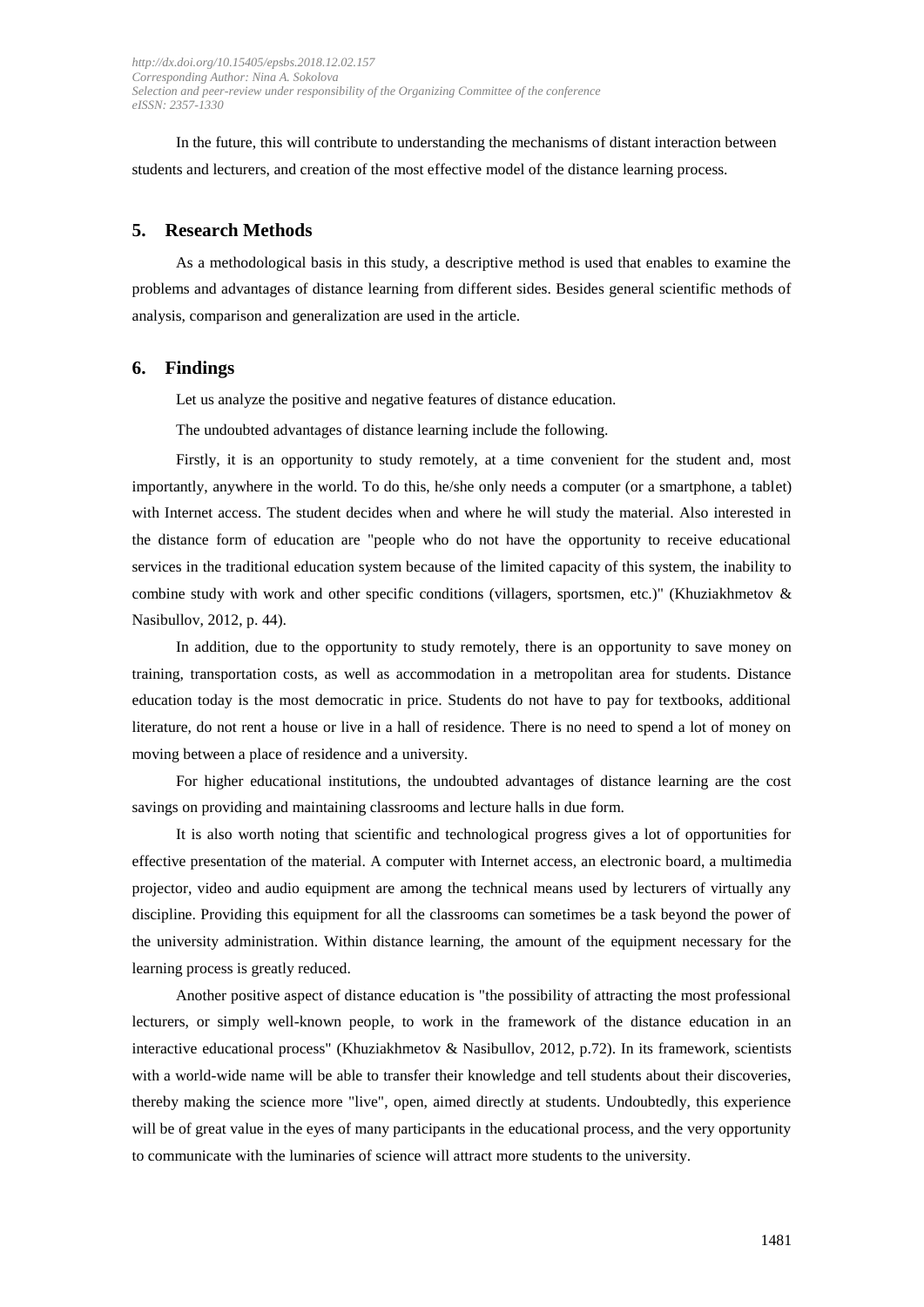Along with students, universities lecturers can also be trained remotely, increasing their qualifications in this or that field of knowledge. It will also be important for them to have the opportunity of such interaction with outstanding scientists.

The next positive moment of distance learning is connected with the peculiarities of people's perception of information. All students perceive the material differently. One needs to spend a lot of time understanding and mastering it, the other does it quite quickly. The distance learning system is very flexible in this regard. Being at a lecture in real time, students cannot make the lecturer pause to comprehend a particular information block. The laws of psychological perception are such that intensive work for 15-20 minutes requires a 5-10-minute break for "digesting" information. If at that time a new stream of unknown material falls upon the student, the assimilation of this material is difficult. If you imagine what happens to a modern representative of clip-thinking during an hour and a half lecture that goes on without a break, distance learning may well seem to be a better alternative to full-time education.

In addition, if some students have misunderstood something, they do not always dare to ask a question to a lecturer, embarrassed by their classmates. Within distance learning, shy students feel more comfortable. At the same time, students who need more time to think about information than their classmates can listen to the lecture more than once, take a long time to reflect on the material provided, and after that, if something still remains incomprehensible, ask the lecturer.

Another positive feature is the ability to receive quick feedback from students. As the researchers write: "Monitoring student satisfaction with education quality has become an integral part of the educational process not only in a number of European universities <…>, but also in Russian universities, which are interested in education quality improvement" (Razinkina, Pankova, Trostinskaya, Pozdeeva, Evseeva, & Tanova, 2018). And distance learning allows you to get feedback from a large number of students quickly.

In the context of distance learning, information is provided in a concise form, without digressions. The lecturer orientates the students in the literature, helps to work out the necessary material using a testing system. In real (not virtual) classes, not every student takes initiative and actively participates in the assimilation of the material. Some students postpone the period of their activity until the session. Within the framework of distance learning all the necessary material is divided into blocks, for each of which the student is obliged to perform proof tests within one to two weeks. If the student is lazy and does not do this, the deadline is over, and the opportunity for further progress is lost. At the end of the course the student writes the final test. As a result, he actively assimilates information, revises the learnt material.

The lecturer is not just a "talking textbook". Each student has the opportunity to ask questions to the lecturer, discuss the topics that interest him/her at the forum both with the lecturer himself and with other listeners (in case they are also interested and want to answer him). Distance learning takes place in an interactive form, so it is aimed at a dialogue. The latter, of course, is also beneficial for students.

Another positive feature of distance learning is that it is an ideal alternative to full-time education for people with disabilities. Such students have to make a lot of physical, emotional, financial efforts to get education. They do not always have the opportunity to physically attend classes due to poor health, the need to undergo treatment in a hospital (Sidorova, 2017). Some need specially equipped ramps for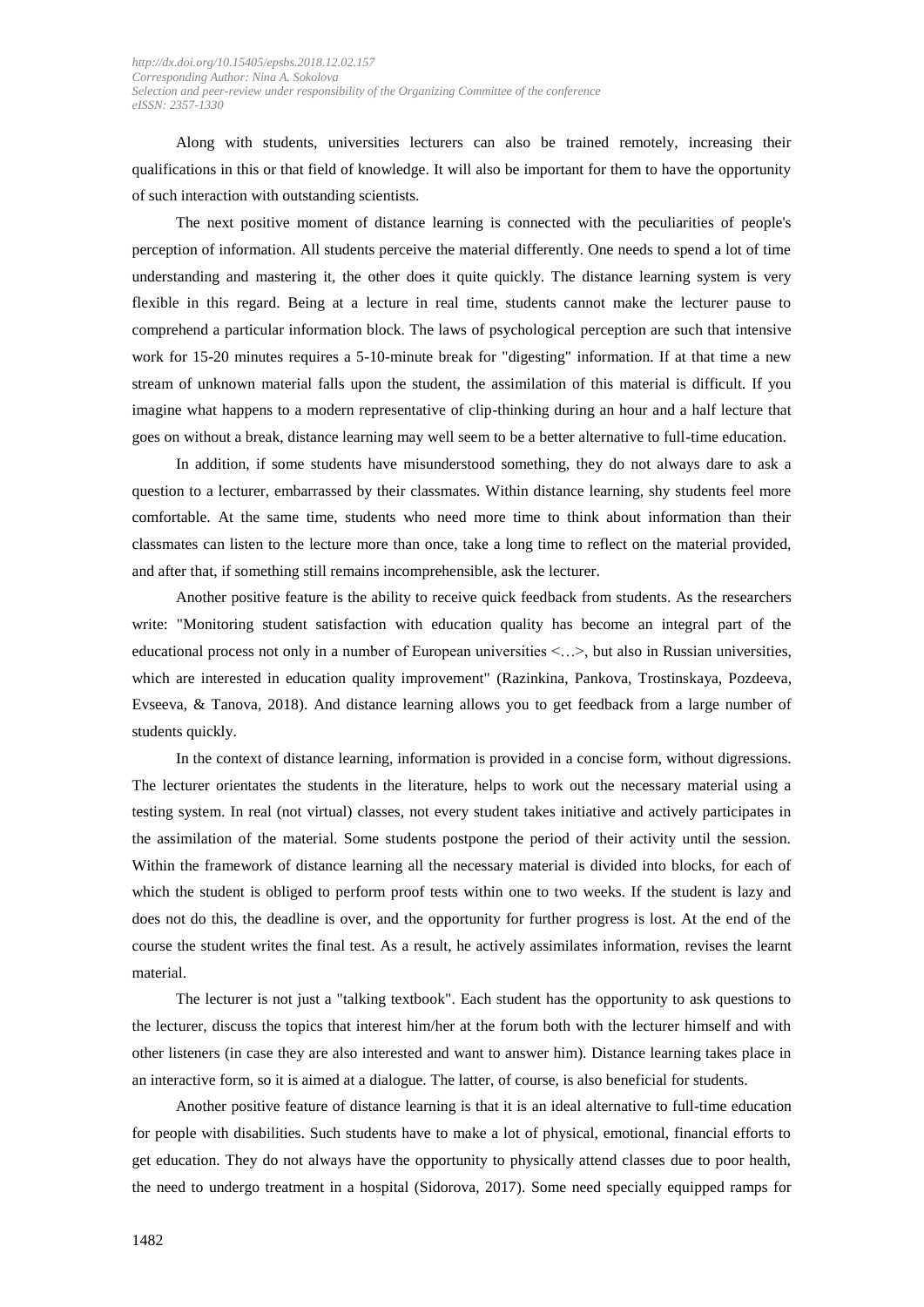wheelchairs, which, in turn, puts before the university the problem of creating special devices and increases the cost of maintaining and equipping the premises.

Within distance learning, students with disabilities get full access to knowledge at a time convenient for them. Administration of the university, in turn, saves money on the equipment of premises.

In addition, according to a number of authors, as a result of remote participation in the educational process, "students are oriented toward independence and self-education, besides a sense of responsibility for the results of their own educational and cognitive activities is formed" (Kosarchuk, 2015, p. 72).

And also in our volatile world, where information is the main productive force, a specialist in any field should be ready for continuous education during all his/her life long. But distance learning is not without its drawbacks, among which we can distinguish the following.

First, despite the opportunity to ask any questions to the lecturer, the student is deprived of live communication both with the lecturer and with other students. The most interesting questions, provoking a deeper unfolding of the thought of the lecturer, are born in the polylogue, in which a whole group of students participate, which occurs here and now, in real time. It is thanks to them that the lecturer, who delivers a speech not in a virtual mode, understands the level of preparedness of the audience, its mood, can link the chain of associations with new material which the students have already studied in the class in other subjects. Based on the content of these issues, he can correct the flow of information, touch upon particular topics, speak on them in a more detailed way, present them from a different angle. The lecture, delivered without live participation of recipients, loses much in the semantic content and in the emotional presentation, because not every lecturer is able to be inspired by looking at the black box of the video camera aimed at him during the shooting, instead of human eyes (Kolomeyzev & Shipunova, 2017).

Secondly, modern young people are accustomed to spending most of their time on the Internet using a variety of gadgets.

In the modern globalized world technical progress forces a person to introduce technical devices into his life, thus immersing himself in a digital reality, different from the natural one. "The individual loses his personal space in totalitarian universe of technical rationality. He has no alternative, he has to integrate into digital technological structure" (Shipunova, Rabosh, Soldatov, & Deniskov, 2017, p. 1227). A dialogue with the interlocutor is gradually disappearing from the sphere of communication. Students are much more used to communicating with their peers via the Internet (Floridi, 2014). But this is a very specific way of communication, with its help it is almost impossible to learn how to work in a team. However, such skills are worth developing in the university. Within distance learning there is no live communication. Another negative aspect of distance learning is the fact that shy students (who are represented in academic groups in large numbers) who feel more comfortable with remote interaction will never cease to be afraid of expressing themselves and their thoughts in the presence of other people, will not get used to live communication (Bordovskaia & Kostromina, 2014).

The next negative point is related to the time during which new material is given. 20-40-minute presentation cannot be compared with a one and a half hour lecture. In the context of distance learning, the lecturer strives to compress the material as much as possible, to give only the most essential. But it is not always the presentation of the key points which causes interest of listeners. Probably, it is possible to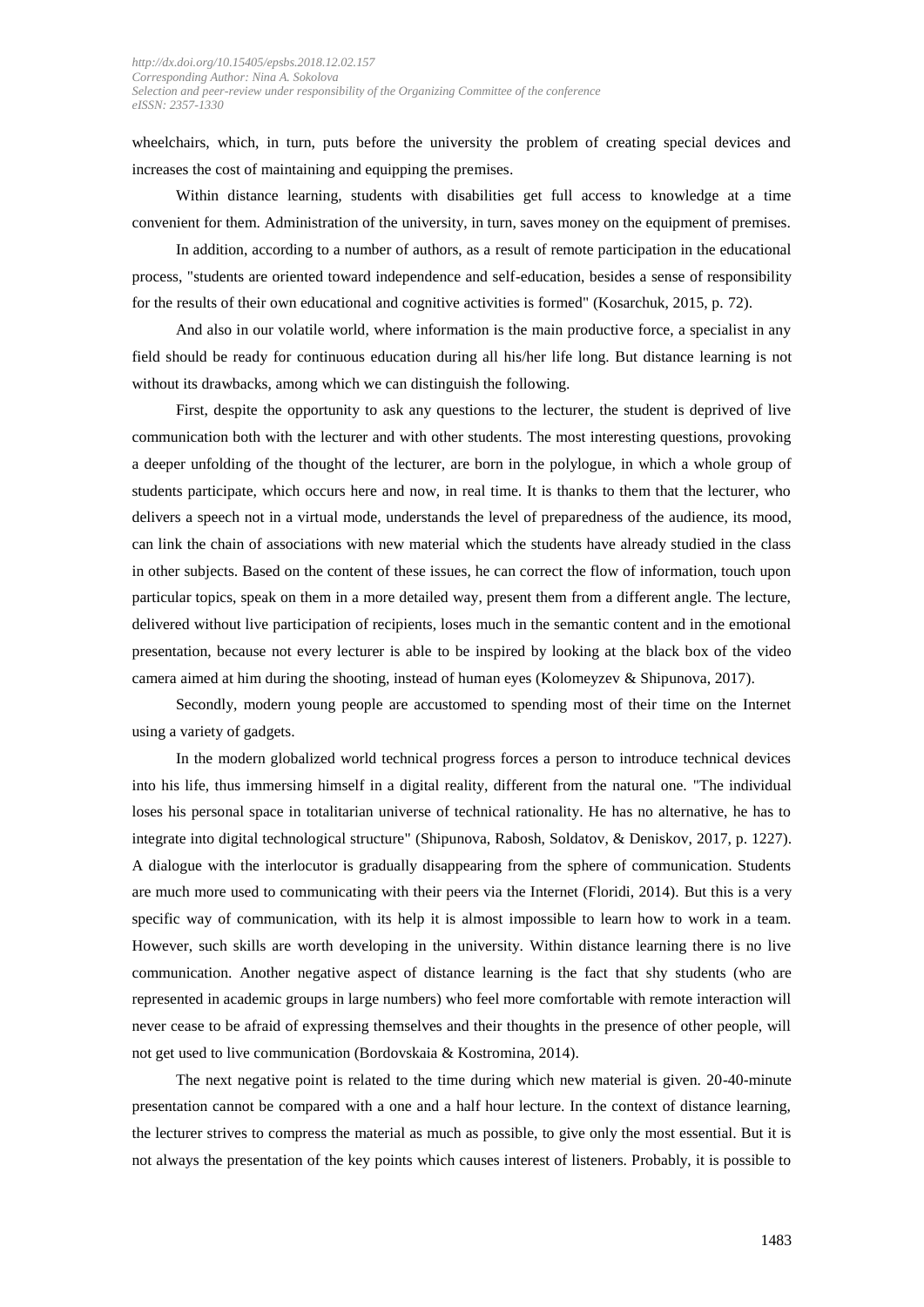enthrall them, to keep attention, to awaken the desire for an independent study of the subject, even within 20 minutes, but not in case of the widest coverage of the key points.

At the same time, if we compensate for the lack of time given in a video lecture with a large amount of additional literature, there is a high probability that students will not study it, delving into many nuances independently.

Tests play an important role in the final assessment of the learning of the material by students in the framework of distance education. The test system is very convenient for remote assessment, but is not suitable for developing the ability to think independently, to assimilate the material, trying somehow to apply it to your own life. Accordingly, the results given to the student as a result of his mastering the material will not always reflect the level of his knowledge of the questions and topics he has studied.

The modern world is very dynamic, information in it quickly becomes obsolete, and each lecturer from year to year updates the material that he gives to students, adjusting it in accordance with the accumulated changes in this or that field of science. There is one important requirement to the program of many courses: the literature recommended to students should be published not earlier than 5 years before the program's release. Video-lectures within the framework of distance learning are shot for an indefinite period. It is unlikely that the administration of the university will support the idea of re-shooting lectures at least once in a five-year period.

The creation of courses aimed at distance learning of students is a very energy-intensive process and is often met with resistance from lecturers who are accustomed to conducting classes in a traditional manner. As the authors write, studying the attitude to distance learning within the teaching environment of the university: "It is especially important to create positive motivation for lecturers who prepare materials for and conduct e-learning.  $\langle \ldots \rangle$  In addition, a long time working on the computer has a negative impact on health, eyesight, spine" (Dmitriev, Dmitrieva, & Serezhkina, 2016, p.115).

There is also a purely technical moment. It is necessary to establish a system of proctoring, in which the activity of the student is monitored on the network and it is forbidden to open several windows (for example, training material and test tasks) or peeking into the textbook while doing tests. Without this protection, assessing students' work on assignments will be inadequate. The introduction of such protection requires the use of a certain number of specially trained personnel whose function is to supervise the students performing the tasks.

At present, there is an exponential acceleration of technological progress. Technology is being introduced into a person's life more and more actively, influencing his self-identification and interaction with people around him (Nikiforova, Bylieva, Lobatyuk, & Petrova, 2017). The problem of anonymity in the network is another important issue in the distance learning system. A person who is used to behaving politely in everyday life, in the network is in a situation of permissiveness: his real name is hidden by a nickname, on the other side of his screen are completely unfamiliar people, who in his view differ little from robots. In this situation, some students allow themselves to bring down their entire flow of negative emotions to any subject of communication, including lecturers (Bylieva, Lobatyuk, & Rubtsova, 2018). To such outbursts of aggression in the network you need to be ready, having prescribed the rules in advance and setting sanctions for violators.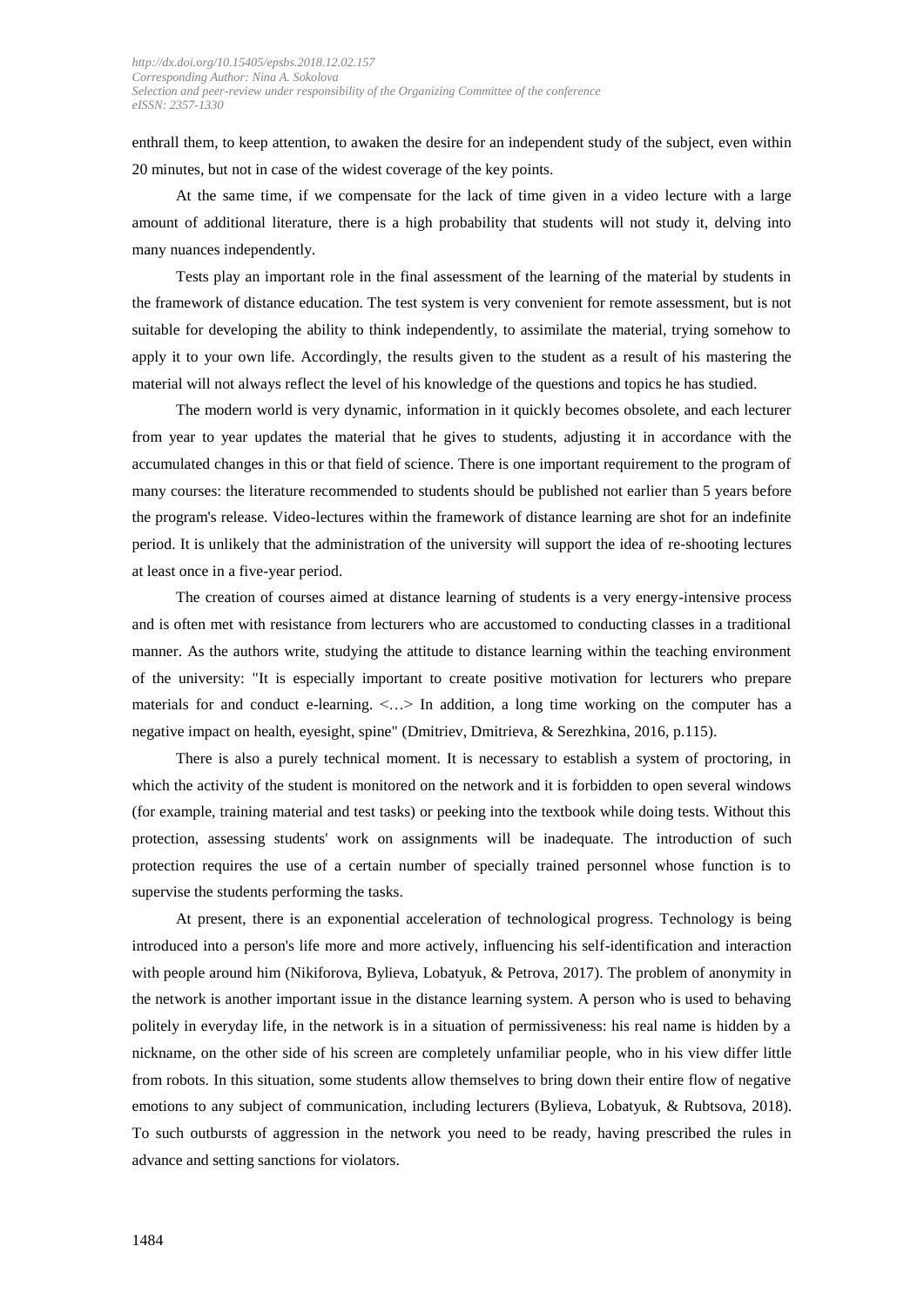# **7. Conclusion**

In the modern globalized world, distance learning begins to play a leading role in the field of education (Almazova, Khalyapina, & Popova, 2017).

Thus, distance learning has both its negative and positive aspects, which must be taken into account when developing courses aimed at distance learning. It is more suitable for part-time students, for lecturers who need to improve their qualifications, as well as for people who have health restrictions. For full-time students, distance learning courses should be supplemented with lectures and seminars, where students should be given the opportunity to have live communication with both members of teaching staff and their groupmates.

#### **References**

- Aladyshkin, I., Kulik, S., Michurin, A., & Anosova, N. (2017). Information prospects for socio-cultural development: contradictory grounds. *RPTSS 2017 International Conference on Research Paradigms Transformation in Social Sciences, The European Proceedings of Social & Behavioural Sciences EpSBS, Vol. XXXV,* 19-25. doi: 10.15405/epsbs.2018.02.3
- Almazova, N., Khalyapina, L. & Popova, N. (2017). International youth workshops as a way of preventing social conflicts in globally developing world. *3rd International Multidisciplinary Scientific Conference on Social Sciences and Arts, SGEM2016 Book 2, Vol. 1,* 253-260. doi: 10.5593/SGEMSOCIAL2016/HB21/S01.033
- Belyayeva, O. S. (2013). Internet kak resurs samostoyatel'noj obrazovatel'noj raboty studenta [Internet as a resource for independent study of a student]. *Voprosy Upravleniya [Management Issues], Vol. 24,* 172-175*.* [in Rus.] Retrieved fro[m http://vestnik.uapa.ru/ru/issue/2013/03/27](http://vestnik.uapa.ru/ru/issue/2013/03/27)
- Bordovskaiaa N., & Kostromina S. (2014, January 1). Personal features and research potential of students. *The European Journal of Social and Behavioural Sciences, VIII* (1), 1284-1293. Retrieved fro[m https://www.futureacademy.org.uk/files/menu\\_items/other/ejsbs111.pdf](https://www.futureacademy.org.uk/files/menu_items/other/ejsbs111.pdf)
- Bylieva, D. S. (2015). Ispol'zovanie seti Internet v protsesse izucheniya distsiplin gumanitarnogo tsikla [The use of the Internet for studying the humanities]. In V.P. Goryunov (Ed.), *Formirovanie Professional'noj Kul'tury Spetsialistov XXI Veka v Tekhnicheskom Universitete [Professional Culture Formation of the 21st Century Specialists in the Technical University]: Peter the Great St. Petersburg Polytechnic University. Proceedings of the 15th Russian National Conference*, (pp. 99- 101). Saint-Petersburg: Publishing House of Polytechnical University. [in Rus.]
- Bylieva, D., Lobatyuk, V., & Rubtsova, A. (2018) Homo Virtualis: existence in Internet space. *SHS Web of conferences 44, 00021 (2018) CC-TESC2018.* doi: 10.1051/shsconf/20184400021
- Bylieva, D., Lobatyuk, V., & Rubtsova, A. (2017) Smartmob: evolution from flashmob to smartcity element. *RPTSS 2017 International Conference on Research Paradigms Transformation in Social Sciences, The European Proceedings of Social & Behavioural Sciences EpSBS*, *Vol. XXXV,* 225- 235. doi: 10.15405/epsbs.2018.02.26
- Dmitriev, M. E., Dmitrieva, L. M., & Serezhkina, A. E. (2016). Otnoshenie k distantsionnomu obrazovaniyu v pedagogicheskoj srede VUZa [The attitude of higher school teachers towards distance education]. *Science Almanac, 8-1* (22), 113-116. [in Rus.] doi: 10.17117/na.2016.08.01.113.
- Floridi, L. (2014) *The fourth revolution. How the infosphere is reshaping human reality*. Oxford: Oxford press. Retrieved from [http://readli.net/fourth-revolution-how-the-infosphere-is-reshaping-human](http://readli.net/fourth-revolution-how-the-infosphere-is-reshaping-human-reality/)[reality/](http://readli.net/fourth-revolution-how-the-infosphere-is-reshaping-human-reality/)
- Grineva, M. I. (2012). Novyj kod epokhi: problema vzaimodejstviya «tsifrovykh immigrantov» i «tsifrovykh s rozhdeniya» [New code of epoch: problem of interaction between "digital